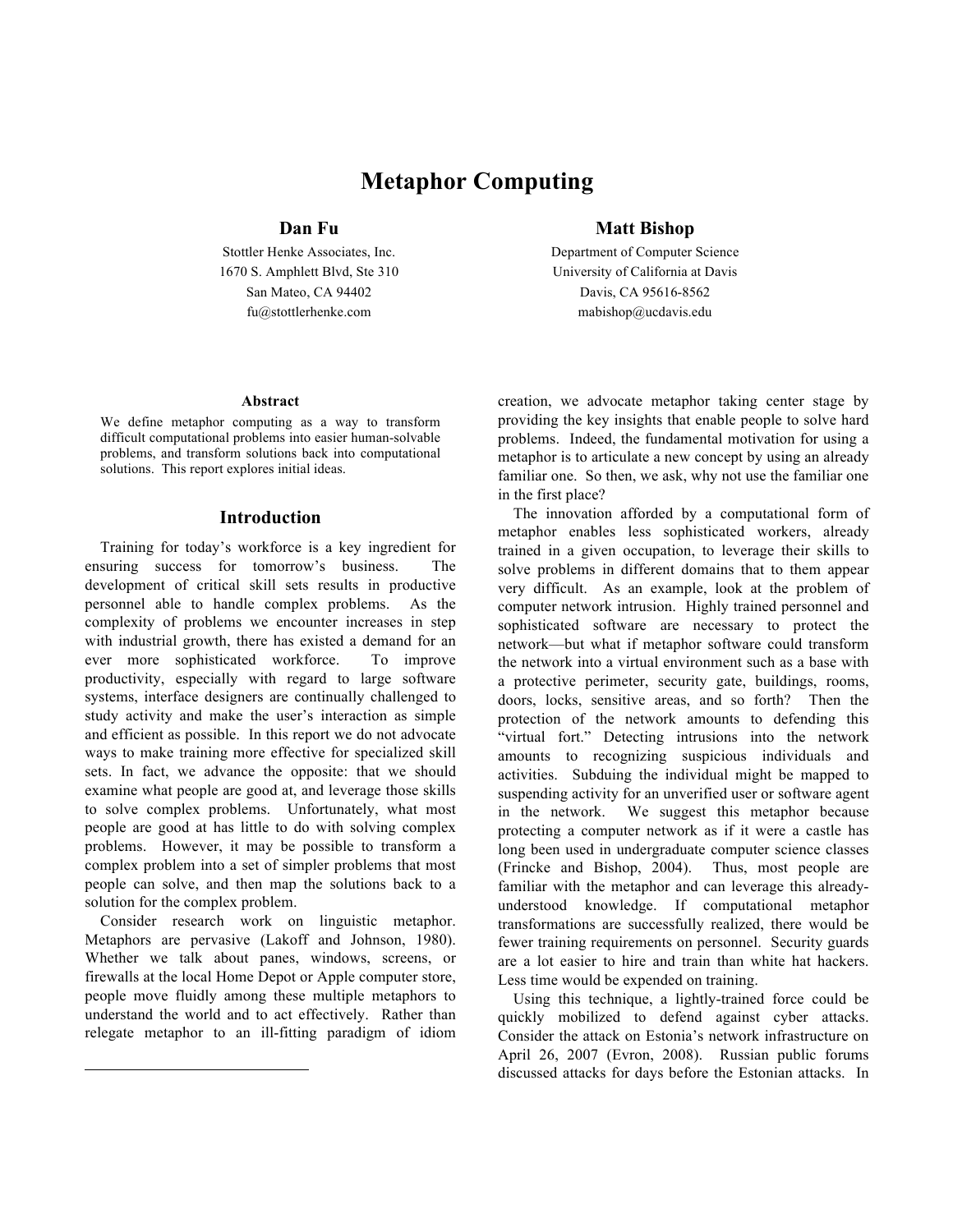fact, instructions on how to attack the Estonian infrastructure were published in these forums, potentially enabling anyone with an Internet connection to participate in the attacks. This is in contrast to the average Estonian citizens who might have had an interest in fending off the attacks. They were powerless; indeed, even though Estonia is one of the most Internet-integrated countries in the EU, citizens could only rely on their CERT team to protect them. One might even assume that a portion of their own computers were used against them.

This example describes an equally important property of metaphor. Most people know how to protect their home: lock doors and windows when you leave, don't leave a key under the mat by the front door, etc. If this metaphor can be translated such that protecting a home network or system required the home user to "lock" a virtual house, then people who have no security training, and, in all probability, would actively resist such training, can provide their system or network with basic protection. The intuition involved makes securing the system less difficult, and at the same time more acceptable.

### **Problem Transformation**

Consider a two player game where each player, in turn, chooses a number from 1 to 9. Numbers cannot be repeated. The first player to have uttered any 3 numbers that add to 15 wins. This problem is analogous to identifying a legal row, column or diagonal on a magic square. Do you recognize this game? It's tic-tac-toe. The two games are isomorphic: being good at one game translates into being good at the other. Although a contrived example, it embodies what we'd first like to characterize; namely, classes of problems that can map to other problems. In the ideal case, we'd discover classes of problems that are difficult for machines, but easy for humans.

We posit that there exist problems that are hard for machines (machine-hard or M-hard), but easy for people (people-easy or P-easy). We believe these problems, when represented formally, are amenable to transformation from M-hard to P-easy, but further, that the P-easy solution can be transformed back into an M-hard solution. Figure 1 is an informal chart of problems. An initial objective is to scope and characterize these spaces formally so that we can understand what makes a problem difficult to solve. Most importantly, we want to mine a space of problems in the lower right hand quadrant that are M-hard but P-easy. Ideally we would discover classes of real world problems that can be associated with as yet undefined classes of "metaphorical environments". This is a catch-all term for where people can perform P-easy tasks. One can think of the environments as being virtual worlds specifically crafted to help solve M-hard problems.



#### **Figure 1: Chart of problems to examine.**

Lakoff and Johnson (1980) have identified several types of metaphors. For example, one can use a building; e.g., when talking about a research paper, "I didn't like the façade, but the foundation was firm," or, "They buttressed their argument with solid references." One could use a transfer metaphor; e.g., "They conveyed their concepts well," or, "The few good ideas were buried in an avalanche of jargon." The point being that these metaphors use physical concepts to facilitate understanding. Because these concepts are rooted in the real world—perhaps the gist of which a five year old could understand—we believe it's possible to automatically fabricate virtual worlds in which a layman could work.

Figure 2 shows an idealized process where we have a formal description of the real world problem which then gets transformed into a virtual world problem. The transformation results in a problem description consisting of a virtual environment and set of user goals & tasks. The environment consists of three elements:

1. Virtual 3-D Terrain: Holds the environmental data in which the user operates. This should resemble a real environment such as a house;

2. Actions: These dictate the ways in which objects interact in the environment. The user's ability to act or manipulate objects is defined here;

3. Perception: A depiction of the environment.

The user's "goals  $&$  tasks" are what will occupy the user during a problem solving session. For instance, the user may traverse the grounds of a house, searching for anything out of the ordinary. That could be in an obvious form, such as greeting a visitor knocking on the front door. What the user does next will affect not only the virtual world, but also the real world. In the case of the Estonian attack, citizens could at minimum "patrol" their own computers to prevent unauthorized outgoing DoS attacks.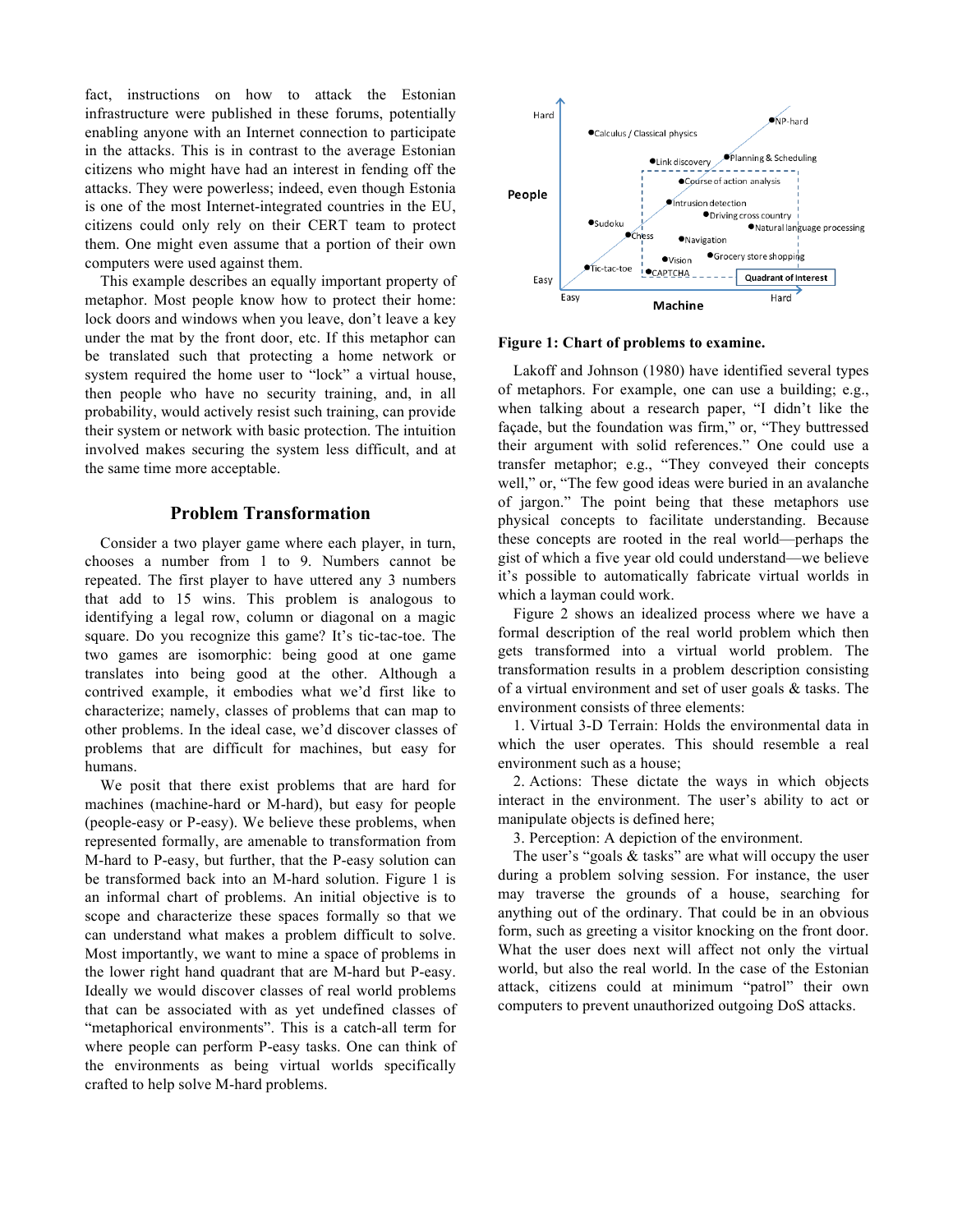

**Figure 2: Transforming a real world problem into a virtual problem.**

#### **Metaphor Implementation**

Once a virtual problem description has been defined, we must examine how to make the metaphor operational. Figure 3 illustrates this process. On the top portion there is the relation between the real world and the virtual world, linked together via a transformation algorithm. The real world has effectors and sensors. The effectors cause tangible change in the real world, while the sensors report on real world state. The transformation algorithm maps sensor information into the virtual world. Actions (events) in the virtual world drive the effectors in the real world. On the lower right there are the user who performs tasks and the interface elements. The user acts using the monitor, keyboard, joystick, etc.



**Figure 3: Mapping virtual world problem to real world problem.**

Using the security example, an effector action could be to block a port, while a sensor logs an attempted connection to the port in question. In the virtual world, the event driving the blocked port is likely a direct action by the user. If a castle, then the action could be to lock a door.

#### **Related Work**

Several bodies of research informed the work as described by Fu and Bishop (2009) along with more recent advances.

Few security researchers have explored 3-D technologies for visualization of network activity. Fisk et al. (2003) describes a method for animating network traffic by constructing a 3-D "shield" that one defends from external connections. Fisk observes the use of metaphor provides a comfortable level of abstraction for observers to talk meaningfully. Von Ahn et al. (2003) through the use of CAPTCHA distinguish between human and computer capabilities for protection against automated misuse.

The field of human computation studies the interaction between human and machine for solving problems, each with their own set of capabilities. For example, von Ahn et al. (2008) describe a method for solving optical character recognition discrepancies by embedding them into CAPTCHA challenges. The solutions are aggregated across several human responses to achieve a high rate of recognition. A related field is crowdsourcing which poses a problem to a distributed, anonymous group of one or more humans to solve. Amazon's "Mechanical Turk" is a marketplace for humans to be paid by solving "Human Intelligence Tasks" which vary in complexity from writing a website article to tagging images. Foldit is a successful multiplayer videogame (Cooper et al., 2010) for solving a molecular biology problem of predicting protein structures. The game makes use of player's spatial capabilities to solve puzzles, some of which have been significant. Dietl et al. (2012) describe a crowdsourcing game "Pipe Jam" for computer program verification. They do this by transforming a program and security property into a videogame level whose solution (if it exists) can prove partial correctness. These last two approaches transform the problem into a more easily understood representation for players.

Case-based reasoning (CBR) attempts to solve a problem using a previously solved past problem (Kolodner, 1993). A problem is retrieved from a case base, mapped to the current problem, tested, and possibly added to the case base. CBR has historically been applied to narrow domains. Whereas the foregoing work speaks to metaphor implementation and refactoring of results, CBR is also relevant to problem transformation since it must explicitly link the current problem to the past problem, and then leverage that case to generate a solution based on the past solution. If one were to automatically generate videogames on demand—i.e., transform a real world problem description into a virtual world—there is the prospect of automatic game design and development. This is a nascent area that has received little attention in the research community. A scattershot of efforts have presumed a